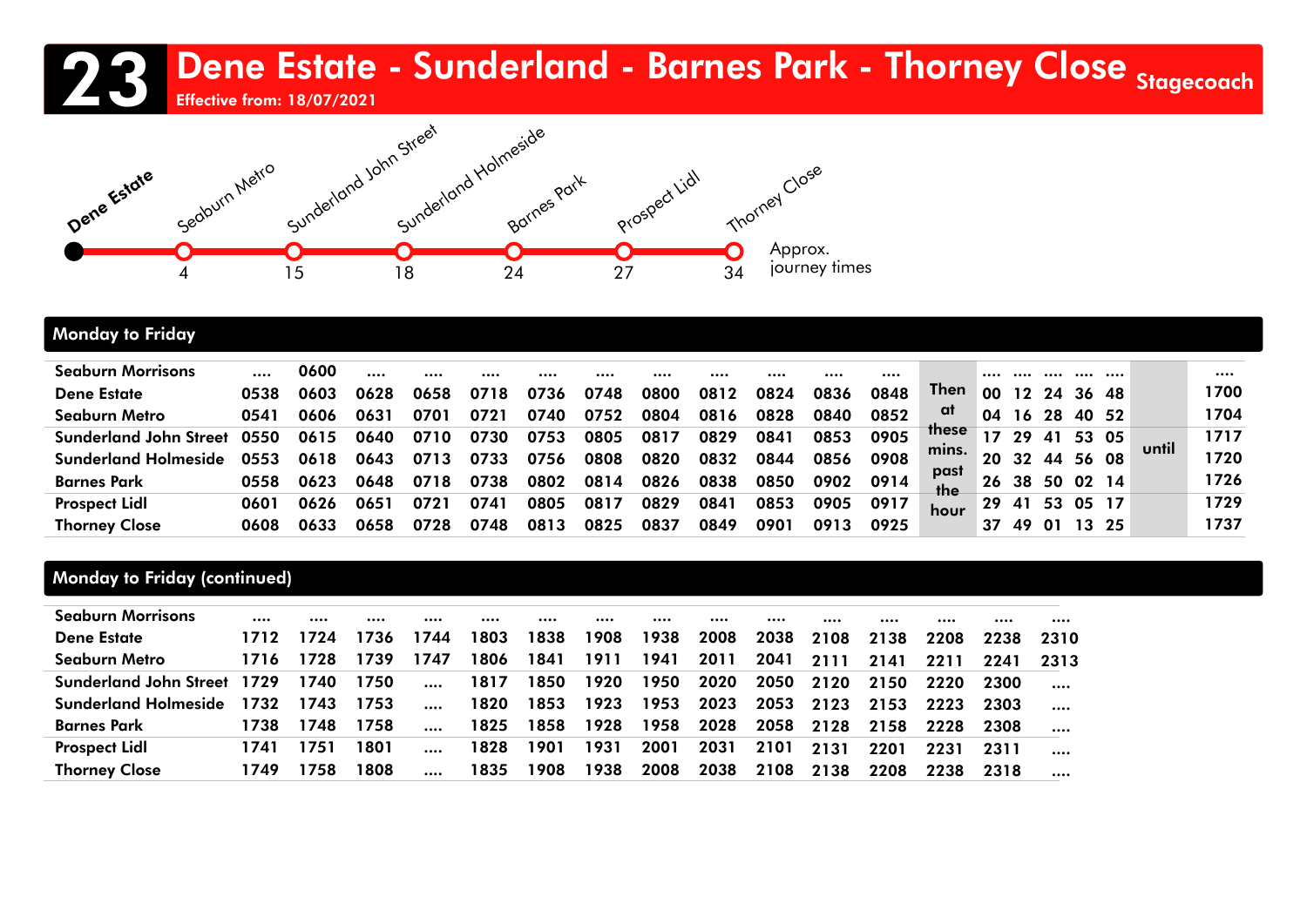## 23 Dene Estate - Sunderland - Barnes Park - Thorney Close Stagecoach

Effective from: 18/07/2021

| <b>Saturday</b>               |      |      |      |      |      |      |      |      |      |      |      |      |      |      |      |      |      |      |
|-------------------------------|------|------|------|------|------|------|------|------|------|------|------|------|------|------|------|------|------|------|
|                               |      |      |      |      |      |      |      |      |      |      |      |      |      |      |      |      |      |      |
| <b>Dene Estate</b>            | 0603 | 0628 | 0658 | 0718 | 0733 | 0745 | 0800 | 0815 | 0830 | 0845 | 0900 | 0915 | 0930 | 0945 | 1000 | 1015 | 1030 | 1048 |
| Seaburn Metro                 | 0606 | 0631 | 0701 | 0721 | 0736 | 0749 | 0804 | 0819 | 0834 | 0849 | 0904 | 0919 | 0934 | 0949 | 1004 | 1019 | 1034 | 1052 |
| <b>Sunderland John Street</b> | 0615 | 0640 | 0710 | 0730 | 0747 | 0802 | 0817 | 0832 | 0847 | 0902 | 0917 | 0932 | 0947 | 1002 | 1017 | 1032 | 1047 | 1105 |
| <b>Sunderland Holmeside</b>   | 0618 | 0643 | 0713 | 0733 | 0750 | 0805 | 0820 | 0835 | 0850 | 0905 | 0920 | 0935 | 0950 | 1005 | 1020 | 1035 | 1050 | 1108 |
| <b>Barnes Park</b>            | 0623 | 0648 | 0718 | 0738 | 0756 | 0811 | 0826 | 0841 | 0856 | 0911 | 0926 | 0941 | 0956 | 1011 | 1026 | 1041 | 1056 | 1114 |
| <b>Prospect Lidl</b>          | 0626 | 0651 | 0721 | 0741 | 0759 | 0814 | 0829 | 0844 | 0859 | 0914 | 0929 | 0944 | 0959 | 1014 | 1029 | 1044 | 1059 | 1117 |
| <b>Thorney Close</b>          | 0633 | 0658 | 0728 | 0748 | 0807 | 0822 | 0837 | 0852 | 0907 | 0922 | 0937 | 0952 | 1007 | 1022 | 1037 | 1052 | 1107 | 1125 |

#### Saturday (continued)

| <b>Dene Estate</b>                         |      |           |      | 1100 1112 1124 1136 1148 |      | Then 00 12 24 36 48  |    |                |       |       | 1700 | 1712 | 1724 | 1736 | 1744     | 1803 | 1838 | 1908 |
|--------------------------------------------|------|-----------|------|--------------------------|------|----------------------|----|----------------|-------|-------|------|------|------|------|----------|------|------|------|
| <b>Seaburn Metro</b>                       | 1104 | 1116      | 1128 | 1140                     | 1152 | $\alpha$             |    | 04 16 28 40 52 |       |       | 1704 | 1716 | 1727 | 1739 | 1747     | 1806 | 1841 | 1911 |
| Sunderland John Street 1117 1129 1141 1153 |      |           |      |                          | 1205 | these 17 29 41 53 05 |    |                |       |       | 1717 | 1729 | 1738 | 1750 | $\cdots$ | 1817 | 1850 | 1920 |
| <b>Sunderland Holmeside</b>                | 1120 | 1132      |      | 1144 1156 1208           |      | mins. 20 32 44 56 08 |    |                |       | until | 1720 | 1732 | 1741 | 1753 | $\cdots$ | 1820 | 1853 | 1923 |
| <b>Barnes Park</b>                         |      | 1126 1138 | 1150 | 1202                     | 1214 | past                 |    | 26 38 50 02 14 |       |       | 1726 | 1738 | 1747 | 1758 | $\cdots$ | 1825 | 1858 | 1928 |
| <b>Prospect Lidl</b>                       | 1129 | 1141      | 1153 | 1205                     | 1217 | the                  |    | 29 41 53 05 17 |       |       | 1729 | 1741 | 1750 | 1801 | $\cdots$ | 1828 | 1901 | 1931 |
| <b>Thorney Close</b>                       | 1137 | 1149      | 1201 | 1213                     | 1225 | hour                 | 37 | 49 01          | 13 25 |       | 1737 | 749  | 758  | 1808 | $\cdots$ | 1835 | 1908 | 1938 |

#### Saturday (continued)

| <b>Dene Estate</b>                                 | 1938 | 2008 | 2038 | 2108 2138 2208 |           |      | 2238 | 2310 |
|----------------------------------------------------|------|------|------|----------------|-----------|------|------|------|
| Seaburn Metro                                      | 1941 | 2011 |      | 2041 2111      | 2141 2211 |      | 2241 | 2313 |
| Sunderland John Street 1950 2020 2050              |      |      |      | 2120           | 2150      | 2220 | 2300 |      |
| Sunderland Holmeside 1953 2023 2053 2123 2153 2223 |      |      |      |                |           |      | 2303 |      |
| <b>Barnes Park</b>                                 | 1958 | 2028 | 2058 | 2128           | 2158      | 2228 | 2308 |      |
| <b>Prospect Lidl</b>                               | 2001 | 2031 | 2101 | 2131           | 2201      | 2231 | 2311 |      |
| <b>Thorney Close</b>                               | 2008 | 2038 | 2108 | 2138           | 2208      | 2238 | 2318 |      |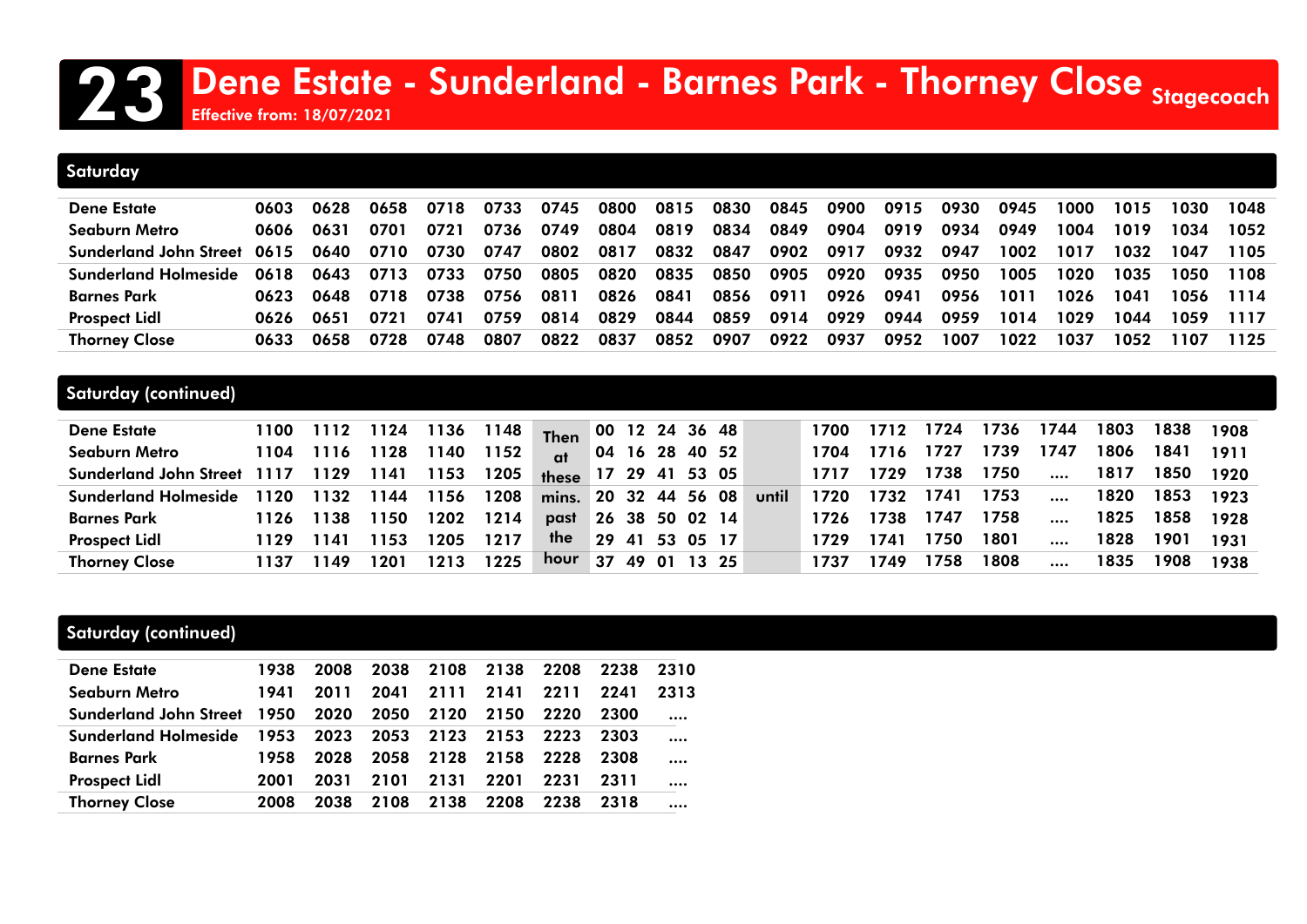### Dene Estate - Sunderland - Barnes Park - Thorney Close Stagecoach Effective from: 18/07/2021

#### Sunday

| <b>Seaburn Morrisons</b>      |      |      |      |      |      |      | 1057            |      | 1157 |              | 27 57      |     |       | 1657             | 1727  |     |      |      |
|-------------------------------|------|------|------|------|------|------|-----------------|------|------|--------------|------------|-----|-------|------------------|-------|-----|------|------|
| <b>Dene Estate</b>            |      |      | 0903 | 0933 | 1003 | 1033 | 10 <sup>°</sup> |      | 1201 | Then         | 31         | 01  |       | 170 <sup>.</sup> | 731   | 740 | 1808 | 1838 |
| Seaburn Metro                 |      |      | 0906 | 0936 | 1006 | 1036 | 104             | 1134 | 1204 | at           | 34         | 04  |       | 1704             | 734   | 743 | 181  | 1841 |
| <b>Sunderland John Street</b> | 0803 | 0847 | 0915 | 0945 | 1015 | 1045 | 15              | 145  | 1215 | <b>these</b> | 45         | 15  | until | 1715             | 745   |     | 1820 | 1850 |
| <b>Sunderland Holmeside</b>   | 0806 | 0850 | 0918 | 0948 | 1018 | 1048 | 118             | 148  | 1218 | mins.        | 48         | -18 |       | 1718             | 748   |     | 1823 | 1853 |
| <b>Barnes Park</b>            | 0811 | 0855 | 0923 | 0953 | 1023 | 1053 | 124             | 154  | 1224 | past<br>the  | 54 24      |     |       | 1724             | 754   |     | 1828 | 1858 |
| <b>Prospect Lidl</b>          | 0814 | 0858 | 0926 | 0956 | 1026 | 1056 |                 | 157  | 1227 | hour         | - 27<br>57 |     |       | 1727             | 757   |     | 1831 | 1901 |
| <b>Thorney Close</b>          | 0819 | 0903 | 0933 | 1003 | 1033 | 103  | 135             |      | 1235 |              | 05 35      |     |       | 1735             | 805 ا |     | 1838 | 1908 |

#### Sunday (continued)

| <b>Seaburn Morrisons</b>           |      |      |      |      |      |      |      |      |      |
|------------------------------------|------|------|------|------|------|------|------|------|------|
| <b>Dene Estate</b>                 | 1908 | 1938 | 2008 | 2038 | 2108 | 2138 | 2208 | 2238 | 2310 |
| Seaburn Metro                      | 1911 | 1941 | 2011 | 2041 | 2111 | 2141 | 2211 | 2241 | 2313 |
| <b>Sunderland John Street 1920</b> |      | 1950 | 2020 | 2050 | 2120 | 2150 | 2220 | 2300 |      |
| <b>Sunderland Holmeside</b>        | 1923 | 1953 | 2023 | 2053 | 2123 | 2153 | 2223 | 2303 |      |
| <b>Barnes Park</b>                 | 1928 | 1958 | 2028 | 2058 | 2128 | 2158 | 2228 | 2308 |      |
| <b>Prospect Lidl</b>               | 1931 | 2001 | 2031 | 2101 | 2131 | 2201 | 2231 | 2311 |      |
| <b>Thorney Close</b>               | 1938 | 2008 | 2038 | 2108 | 2138 | 2208 | 2238 | 2318 |      |

Via: Dovedale Road, Alston Crescent, Fulwell Road, Gladstone Street, Fulwell Road, Lower Dundas Street, Dundas Street, John Street, Holmeside, Tunstall Road, Thornholme Road, Durham Road, Queen Alexandra Road, Durham Road, Springwell Road, Sunningdale Road, Silloth Road, Telford Road, Thorndale Road, Tilbury Road, Tadcaster Road, Theme Road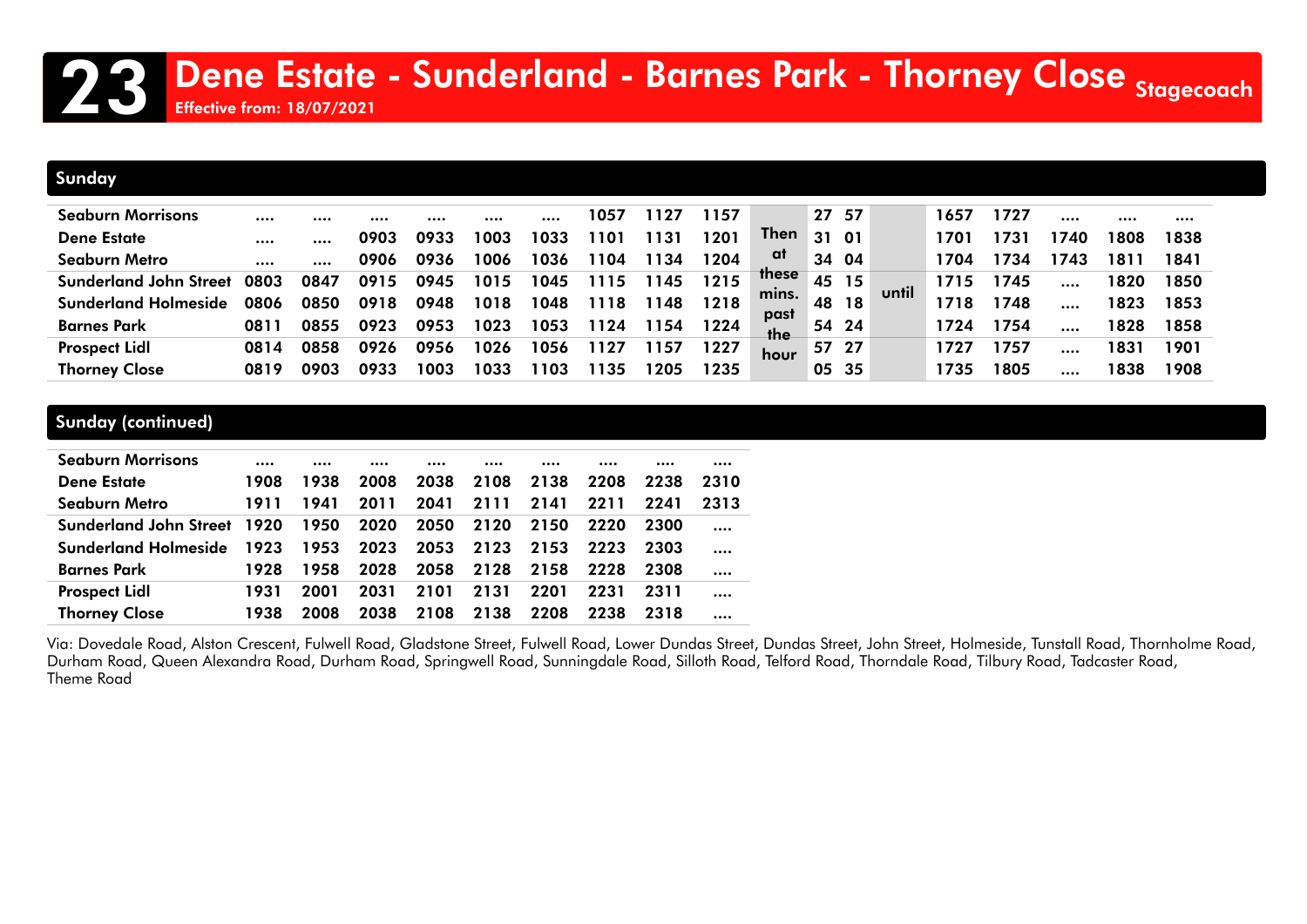### 23 Thorney Close - Barnes Park - Sunderland - Dene Estate <sub>Stagecoach</sub><br>23 Effective from: 18/07/2021

Effective from: 18/07/2021



#### Monday to Friday

| <b>Thorney Close</b>             | $\cdots$ | 0608 | 0638 | 0700 |      | 0728 |           | 0755 | 0810 | 0822 | 0834 | 0846 | 0858 | 0910 | 0922 | 0934 | 0946 |
|----------------------------------|----------|------|------|------|------|------|-----------|------|------|------|------|------|------|------|------|------|------|
| <b>Prospect Lidl</b>             | $\cdots$ | 0616 | 0646 | 0708 |      | 0736 |           | 0803 | 0818 | 0830 | 0842 | 0854 | 0906 | 0918 | 0930 | 0942 | 0954 |
| <b>Barnes Park</b>               |          | 0618 | 0648 | 0710 |      | 0738 | $\ddotsc$ | 0805 | 0820 | 0832 | 0844 | 0856 | 0908 | 0920 | 0932 | 0944 | 0956 |
| <b>Thornholme Road</b>           |          | 0621 | 0651 | 0713 |      | 0741 |           | 0808 | 0823 | 0835 | 0847 | 0859 | 0911 | 0923 | 0935 | 0947 | 0959 |
| <b>Sunderland Fawcett Street</b> | 0550     | 0629 | 0659 | 0721 | 0748 | 0750 | 0805      | 0817 | 0832 | 0844 | 0856 | 0908 | 0920 | 0932 | 0944 | 0956 | 1008 |
| <b>Wheatsheaf Roker Avenue</b>   | 0553     | 0633 | 0703 | 0725 | 0752 | 0754 | 0809      | 0821 | 0836 | 0848 | 0900 | 0912 | 0924 | 0936 | 0948 | 1000 | 1012 |
| <b>Fulwell Road Sea Road</b>     | 0558     | 0638 | 0708 | 0730 | 0757 | 0759 | 0814      | 0826 | 0841 | 0853 | 0905 | 0917 | 0929 | 0941 | 0953 | 1005 | 1017 |
| <b>Seaburn Morrisons</b>         | 0600     |      |      |      |      |      |           |      |      |      |      |      |      |      |      |      |      |
| <b>Dene Estate</b>               | 0603     | 0641 | 0711 | 0733 | 0800 | 0802 | 0817      | 0829 | 0844 | 0856 | 0908 | 0920 | 0932 | 0944 | 0956 | 1008 | 1020 |
| Seaburn Metro                    |          |      |      |      |      |      |           |      |      |      |      |      |      |      |      |      |      |

#### Monday to Friday (continued)

| <b>Thorney Close</b>             | 0958 |             |    | 10 22 34 |     | 46 58    |      |       | 1610 | 1622 | 1634 | 1646 | 1658 | 1710 | 1731 | 1801 | 1836 | 1908 | 1938 |
|----------------------------------|------|-------------|----|----------|-----|----------|------|-------|------|------|------|------|------|------|------|------|------|------|------|
| <b>Prospect Lidl</b>             | 1006 |             | 18 | 30       | 42  | 54       | -06  |       | 1618 | 1630 | 1642 | 1654 | 1706 | 1718 | 1739 | 1809 | 1844 | 1916 | 1946 |
| <b>Barnes Park</b>               | 1008 | Then        | 20 | 32       | 44  | 56       | -08  |       | 1620 | 1632 | 1644 | 1656 | 1708 | 1720 | 1741 | 1811 | 1846 | 1918 | 1948 |
| <b>Thornholme Road</b>           | 1011 | at          | 23 | 35       | 47  | 59       | 11   |       | 1623 | 1635 | 1647 | 1659 | 1711 | 1723 | 1744 | 1814 | 1849 | 1921 | 1951 |
| <b>Sunderland Fawcett Street</b> | 1020 | these       | 32 | 44       | 56  | 08 20    |      | until | 1632 | 1644 | 1656 | 1708 | 1720 | 1732 | 1753 | 1823 | 1854 | 1926 | 1956 |
| <b>Wheatsheaf Roker Avenue</b>   | 1024 | mins.       | 36 | 48       |     | 00 12 24 |      |       | 1636 | 1648 | 1700 | 171  | 1724 | 1736 | 1756 | 1826 | 1857 | 1929 | 1959 |
| <b>Fulwell Road Sea Road</b>     | 1029 | past<br>the | 41 | 53       | -05 | 17       | - 29 |       | 1641 | 1653 | 1705 |      | 729  | 1741 | 1801 | 1831 | 1902 | 1934 | 2004 |
| <b>Seaburn Morrisons</b>         |      | hour        |    |          |     |          |      |       |      |      |      |      |      |      |      |      |      |      |      |
| <b>Dene Estate</b>               | 1032 |             | 44 | 56       | 08  | 20       | -32  |       | 1644 | 1656 | 1708 | 1720 | 1732 | 1744 | 1803 | 1833 | 1904 | 1936 | 2006 |
| Seaburn Metro                    |      |             |    |          |     |          |      |       |      |      |      |      |      | 1747 |      |      |      |      |      |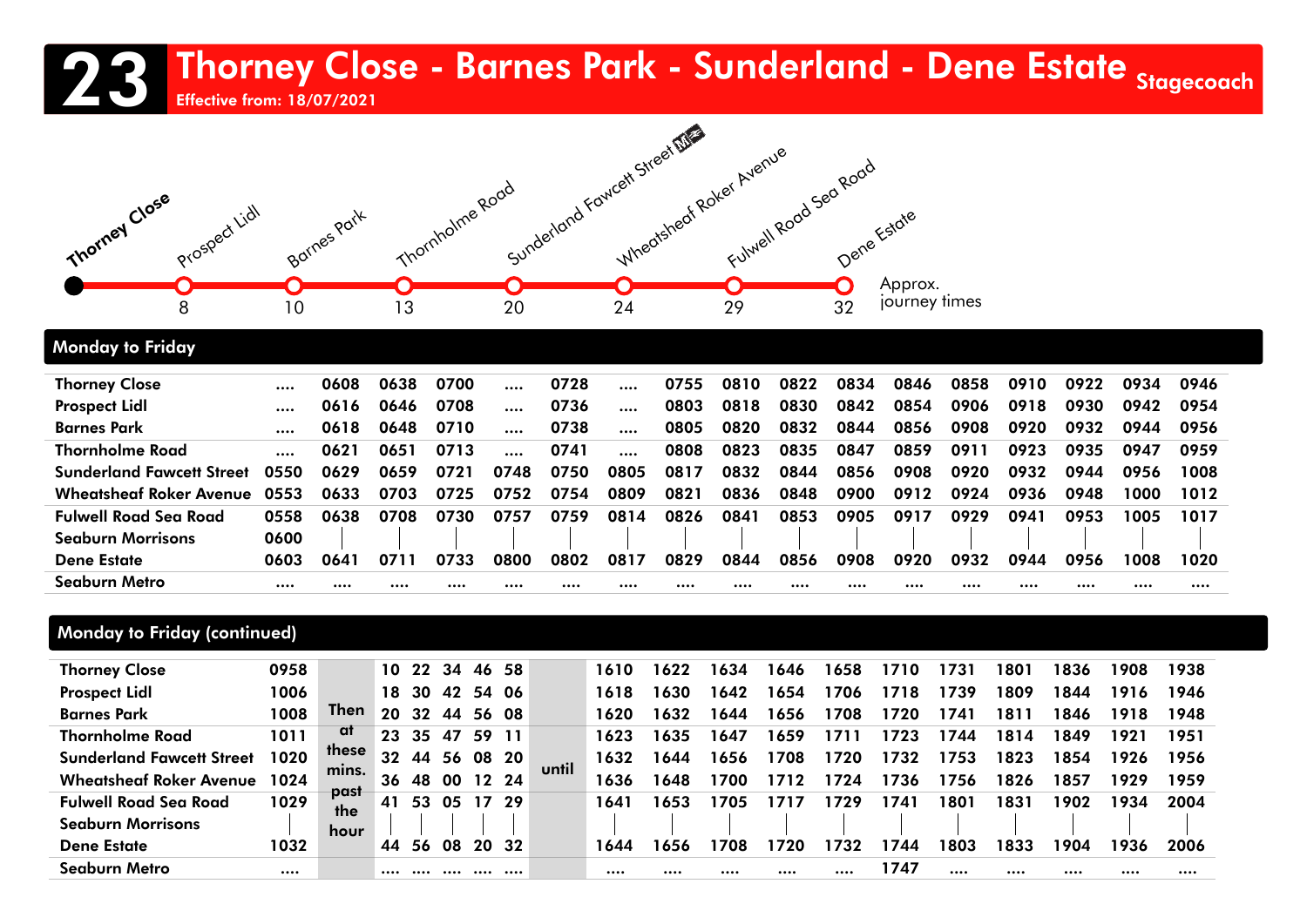#### Monday to Friday (continued)

| <b>Thorney Close</b>                | 2008 | 2038 | 2108 | 2138 | 2208 | 2238 |
|-------------------------------------|------|------|------|------|------|------|
| <b>Prospect Lidl</b>                | 2016 | 2046 | 2116 | 2146 | 2216 | 2246 |
| <b>Barnes Park</b>                  | 2018 | 2048 | 2118 | 2148 | 2218 | 2248 |
| <b>Thornholme Road</b>              | 2021 | 2051 | 2121 | 2151 | 2221 | 2251 |
| <b>Sunderland Fawcett Street</b>    | 2026 | 2056 | 2126 | 2156 | 2226 | 2300 |
| <b>Wheatsheaf Roker Avenue</b> 2029 |      | 2059 | 2129 | 2159 | 2229 | 2303 |
| <b>Fulwell Road Sea Road</b>        | 2034 | 2104 | 2134 | 2204 | 2234 | 2308 |
| <b>Seaburn Morrisons</b>            |      |      |      |      |      |      |
| <b>Dene Estate</b>                  | 2036 | 2106 | 2136 | 2206 | 2236 | 2310 |
| Seaburn Metro                       |      |      |      |      |      | 2313 |

Effective from: 18/07/2021

#### **Saturday**

| <b>Thorney Close</b>             | 0638 | 0700 | 0730 | 0755 | 0810 | 0825 | 0840 | 0855 | 0910 | 0925 | 0940 | 0955 | 1010 | 1022 | 1034 | 1046 | 1058 |
|----------------------------------|------|------|------|------|------|------|------|------|------|------|------|------|------|------|------|------|------|
| <b>Prospect Lidl</b>             | 0646 | 0708 | 0738 | 0803 | 0818 | 0833 | 0848 | 0903 | 0918 | 0933 | 0948 | 1003 | 1018 | 1030 | 1042 | 1054 | 1106 |
| <b>Barnes Park</b>               | 0648 | 0710 | 0740 | 0805 | 0820 | 0835 | 0850 | 0905 | 0920 | 0935 | 0950 | 1005 | 1020 | 1032 | 1044 | 1056 | 1108 |
| Thornholme Road                  | 0651 | 0713 | 0743 | 0808 | 0823 | 0838 | 0853 | 0908 | 0923 | 0938 | 0953 | 1008 | 1023 | 1035 | 1047 | 1059 | 1111 |
| <b>Sunderland Fawcett Street</b> | 0659 | 0721 | 0752 | 0817 | 0832 | 0847 | 0902 | 0917 | 0932 | 0947 | 1002 | 1017 | 1032 | 1044 | 1056 | 1108 | 1120 |
| <b>Wheatsheaf Roker Avenue</b>   | 0703 | 0725 | 0756 | 0821 | 0836 | 0851 | 0906 | 0921 | 0936 | 0951 | 1006 | 1021 | 1036 | 1048 | 1100 | 1112 | 1124 |
| <b>Fulwell Road Sea Road</b>     | 0708 | 0730 | 0801 | 0826 | 0841 | 0856 | 0911 | 0926 | 0941 | 0956 | 1011 | 1026 | 1041 | 1053 | 1105 |      | 1129 |
| <b>Dene Estate</b>               | 0711 | 0733 | 0804 | 0829 | 0844 | 0859 | 0914 | 0929 | 0944 | 0959 | 1014 | 1029 | 1044 | 1056 | 1108 | 1120 | 1132 |
| Seaburn Metro                    |      |      |      |      |      |      |      |      |      |      |      |      |      |      |      |      |      |

#### Saturday (continued)

| <b>Thorney Close</b>             | 1110 | 1122 | 1134 | 1146  | 1158 |              |       | 10 22 34 |    | 46 58          |       |       | 1610 | 1622 | 1634 | 1646 | 1658 | 1710 | 1731 |
|----------------------------------|------|------|------|-------|------|--------------|-------|----------|----|----------------|-------|-------|------|------|------|------|------|------|------|
| <b>Prospect Lidl</b>             | 1118 | 1130 | 1142 | l 154 | 1206 | <b>Then</b>  | 18    | 30       |    | 42 54 06       |       |       | 1618 | 1630 | 1642 | 1654 | 1706 | 1718 | 1739 |
| <b>Barnes Park</b>               | 1120 | 1132 | 1144 | 1156  | 1208 | $\mathbf{a}$ |       | 20 32 44 |    | 56 08          |       |       | 1620 | 1632 | 1644 | 1656 | 1708 | 1720 | 1741 |
| Thornholme Road                  | 1123 | 1135 | 1147 | 1159  | 1211 | these        |       |          |    | 23 35 47 59 11 |       |       | 1623 | 1635 | 1647 | 1659 | 1711 | 1723 | 1744 |
| <b>Sunderland Fawcett Street</b> | 1132 | 1144 | 1156 | 1208  | 1220 | mins.        | 32 44 |          | 56 |                | 08 20 | until | 1632 | 1644 | 1656 | 1708 | 1720 | 1732 | 1753 |
| Wheatsheaf Roker Avenue 1136     |      | 1148 | 1200 | 1212  | 1224 | past         | 36    | -48      |    | 00 12 24       |       |       | 1636 | 1648 | 1700 | 1712 | 1724 | 1736 | 1756 |
| <b>Fulwell Road Sea Road</b>     | 1141 | 1153 | 1205 | 1217  | 1229 | the          | 41    | 53       | 05 |                | 17 29 |       | 1641 | 1653 | 1705 | 1717 | 1729 | 1741 | 1801 |
| <b>Dene Estate</b>               | 1144 | 1156 | 1208 | 1220  | 1232 | hour         | 44    | 56       | 08 | 20 32          |       |       | 1644 | 1656 | 1708 | 1720 | 1732 | 1744 | 1803 |
| <b>Seaburn Metro</b>             |      |      |      |       |      |              |       |          |    | .              | .     |       |      |      | $$   |      |      | 1747 |      |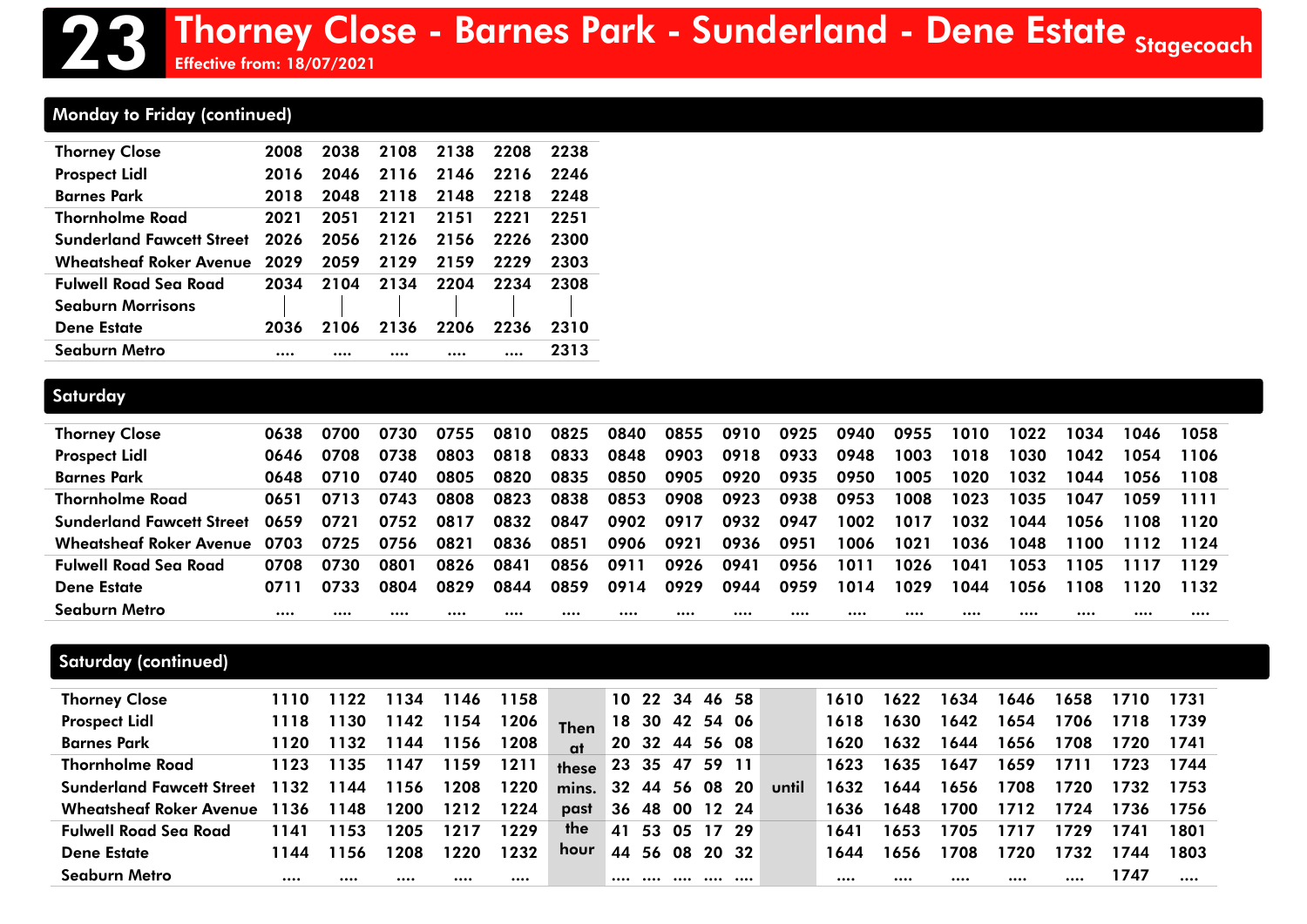### 23 Thorney Close - Barnes Park - Sunderland - Dene Estate <sub>Stagecoach</sub><br>23 Effective from: 18/07/2021

Effective from: 18/07/2021

#### Saturday (continued)

| <b>Thorney Close</b>             | 1801 | 1836 | 1908 | 1938 | 2008 | 2038 | 2108 | 2138      | 2208 | 2238 |
|----------------------------------|------|------|------|------|------|------|------|-----------|------|------|
| <b>Prospect Lidl</b>             | 1809 | 1844 | 1916 | 1946 | 2016 | 2046 |      | 2116 2146 | 2216 | 2246 |
| <b>Barnes Park</b>               | 1811 | 1846 | 1918 | 1948 | 2018 | 2048 | 2118 | 2148      | 2218 | 2248 |
| <b>Thornholme Road</b>           | 1814 | 1849 | 1921 | 1951 | 2021 | 2051 | 2121 | 2151      | 2221 | 2251 |
| <b>Sunderland Fawcett Street</b> | 1823 | 1854 | 1926 | 1956 | 2026 | 2056 | 2126 | 2156      | 2226 | 2300 |
| <b>Wheatsheaf Roker Avenue</b>   | 1826 | 1857 | 1929 | 1959 | 2029 | 2059 | 2129 | 2159      | 2229 | 2303 |
| <b>Fulwell Road Sea Road</b>     | 1831 | 1902 | 1934 | 2004 | 2034 | 2104 | 2134 | 2204      | 2234 | 2308 |
| <b>Dene Estate</b>               | 1833 | 1904 | 1936 | 2006 | 2036 | 2106 | 2136 | 2206      | 2236 | 2310 |
| Seaburn Metro                    |      |      |      |      |      |      |      |           |      | 2313 |

#### **Sunday**

| <b>Thorney Close</b>             | 0643 | 0743     | 0823 | 0903 | 0933 | 1003 | 1038 | 1108 | 1138 |             | 08    | -38 |       | 1608 | 1638 | 1708 | 1738 |
|----------------------------------|------|----------|------|------|------|------|------|------|------|-------------|-------|-----|-------|------|------|------|------|
| <b>Prospect Lidl</b>             | 0648 | 0748     | 0831 | 0911 | 0941 | 1011 | 1046 | 1116 | 1146 |             | 16 46 |     |       | 1616 | 1646 | 1716 | 1746 |
| <b>Barnes Park</b>               | 0650 | 0750     | 0833 | 0913 | 0943 | 1013 | 1048 | 1118 | 1148 | <b>Then</b> | 18    | -48 |       | 1618 | 1648 | 1718 | 1748 |
| <b>Thornholme Road</b>           | 0653 | 0753     | 0836 | 0916 | 0946 | 1016 | 1051 | 1121 | 1151 | at          | 21    | -51 |       | 1621 | 1651 | 1721 | 1751 |
| <b>Sunderland Fawcett Street</b> | 0657 | 0757     | 0841 | 0921 | 0951 | 1021 | 1100 | 1130 | 1200 | these       | 30 00 |     |       | 1630 | 1700 | 1730 | 1756 |
| <b>Wheatsheaf Roker Avenue</b>   |      |          | 0844 | 0924 | 0954 | 1024 | 1103 | 1133 | 1203 | mins.       | 33    | 03  | until | 1633 | 1703 | 1733 | 1759 |
| Dene Est, Dovedale Road          |      |          |      |      |      |      | 1112 | 1142 | 1212 | past        | 42    | 12  |       | 1642 | 1712 |      |      |
| <b>Fulwell Road Sea Road</b>     |      |          | 0849 | 0929 | 0959 | 1029 |      |      |      | the         |       |     |       |      |      | 1738 | 1804 |
| <b>Seaburn Morrisons</b>         |      |          |      |      |      |      | 1116 | 1146 | 1216 | hour        | 46    | 16  |       | 1646 | 1716 |      |      |
| <b>Dene Estate</b>               |      |          | 0851 | 0931 | 1001 | 1031 |      |      |      |             |       |     |       |      |      | 1740 | 1806 |
| <b>Seaburn Metro</b>             |      | $\cdots$ |      |      |      |      |      |      |      |             |       |     |       |      |      | 1743 |      |